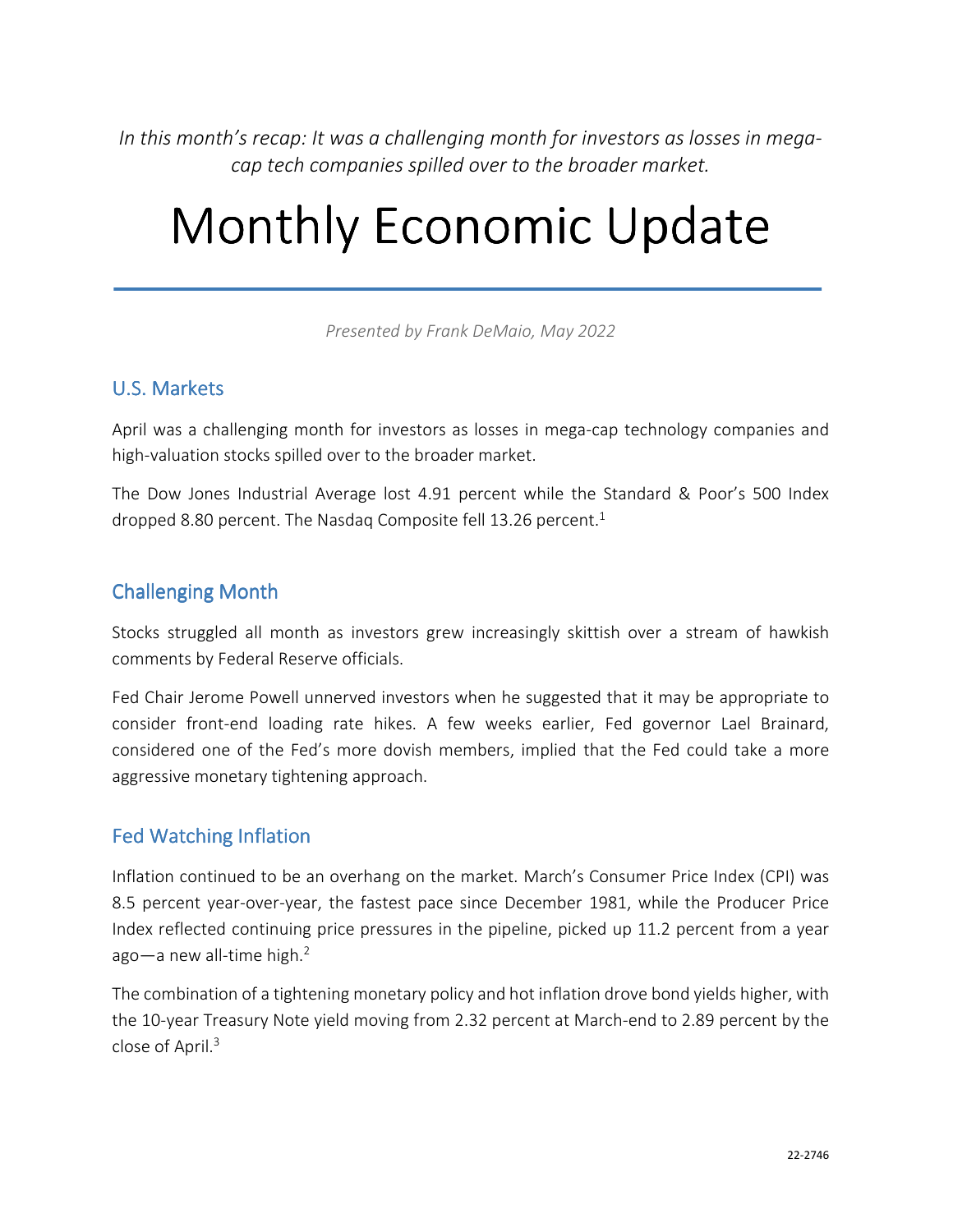# Upbeat Earnings

The first-quarter earnings season got off to a mostly positive start. Of the 55 percent of the S&P 500 companies reporting earnings so far, 80 percent have beaten Wall Street analysts' earnings estimates. Companies appear to be navigating accelerating inflation, shaky consumer confidence, higher rates, and supply chain challenges.<sup>4</sup>

Markets closed out April with a volatile week, reflecting the general investor unease that weighed on markets all month.

## Sector Scorecard

Only one sector managed to post a gain: Consumer Staples (+2.31 percent). The remaining sectors moved lower, with losses in Energy (-1.69 percent), Real Estate (-3.56 percent), Utilities (-4.30 percent). Communications Services (-14.13 percent), Consumer Discretionary (-11.96 percent), Financials (-9.94 percent), Health Care (-4.89 percent), Industrials (-7.61 percent), Materials (-3.54 percent), and Technology (-11.02 percent).<sup>5</sup>

#### What Investors May Be Talking About in May

In May, investors will be adjusting to the most recent Fed decision about short-term rates and looking for clues about what to expect at the next few Federal Open Market Committee (FOMC) meetings. The two upcoming meetings will be held in fairly quick succession: June 14–15 and July 26–27.<sup>6</sup>

While the markets may have already priced in some of the Fed's plans for higher rates, it's unclear how investors will react when governors provide guidance for the rest of the year.

#### TIP OF THE MONTH



*Starting a small business? A written plan is handy for forecasting, budgeting, and presenting your idea to potential investors. A written plan is far preferable to one you keep in your head.*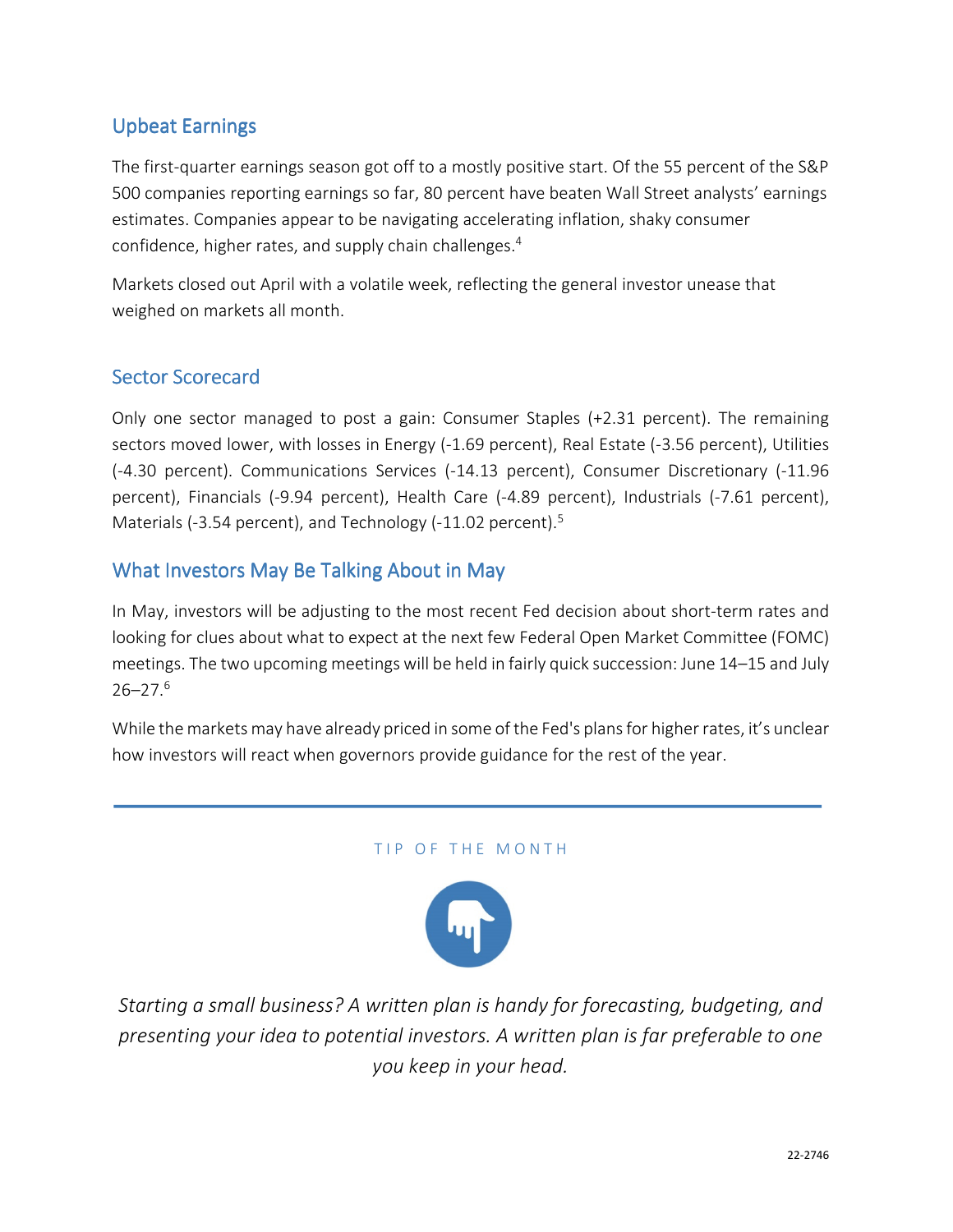### World Markets

Global markets trended lower as China's lockdowns and the war in Ukraine continued to weigh on investor sentiment.

Major European markets moved lower as investors grappled with an uncertain energy picture. Italy lost 3.07 percent, Germany dropped 2.2 percent, and France fell 1.89 percent.<sup>7</sup>

Stocks in the Pacific Rim markets were under pressure. China's Hang Seng Index lost 4.13 percent, Korea's KOSPI Index slipped 2.27 percent, and Australia's ASX 200 lost 0.86 percent.<sup>8</sup>

#### **Indicators**

Gross Domestic Product: The economy shrank at an annualized rate of 1.4 percent in the first quarter. The decline in GDP growth was largely attributable to a widening trade deficit and a slowing rate of inventory build-up by businesses.<sup>9</sup>

**Employment:** The unemployment rate dipped to 3.6 percent as employers added 431,000 jobs in March, while January and February estimates were revised higher. This marks the eleventh consecutive month that payrolls have increased by more than 400,000. Wage growth (+5.1 percent in February), while strong, remains below the rate of inflation.<sup>10</sup>

Retail Sales: Retail sales rose 0.5 percent in March. Much of that gain was attributable to an 8.9 percent jump in sales at gas stations, a reflection of rising gasoline prices.<sup>11</sup>

Industrial Production: Industrial production expanded by 0.9 percent, as factory capacity utilization rose to 78.8 percent, the highest since 2007.<sup>12</sup>

Housing: Housing starts rose 0.3 percent. Economists had expected a decline for the month. The increase was driven by a jump in multifamily homes, as starts of single family homes tumbled<sup>13</sup>

Sales of existing homes fell 2.7 percent in March amid higher mortgage rates and home prices. The median price of an existing home sold last month was \$375,300, which represents a 15 percent increase from March 2021 and the highest price ever recorded.<sup>14</sup>

New home sales slowed in March, falling 8.6 percent from February and 12.6 percent from March 2021.<sup>15</sup>

Consumer Price Index: Consumer inflation hit a 40-year high, climbing 8.5 percent year-overyear. Core inflation (excludes the more volatile energy and food prices) rose 6.5 percent over last year, the steepest increase since August 1982.<sup>16</sup>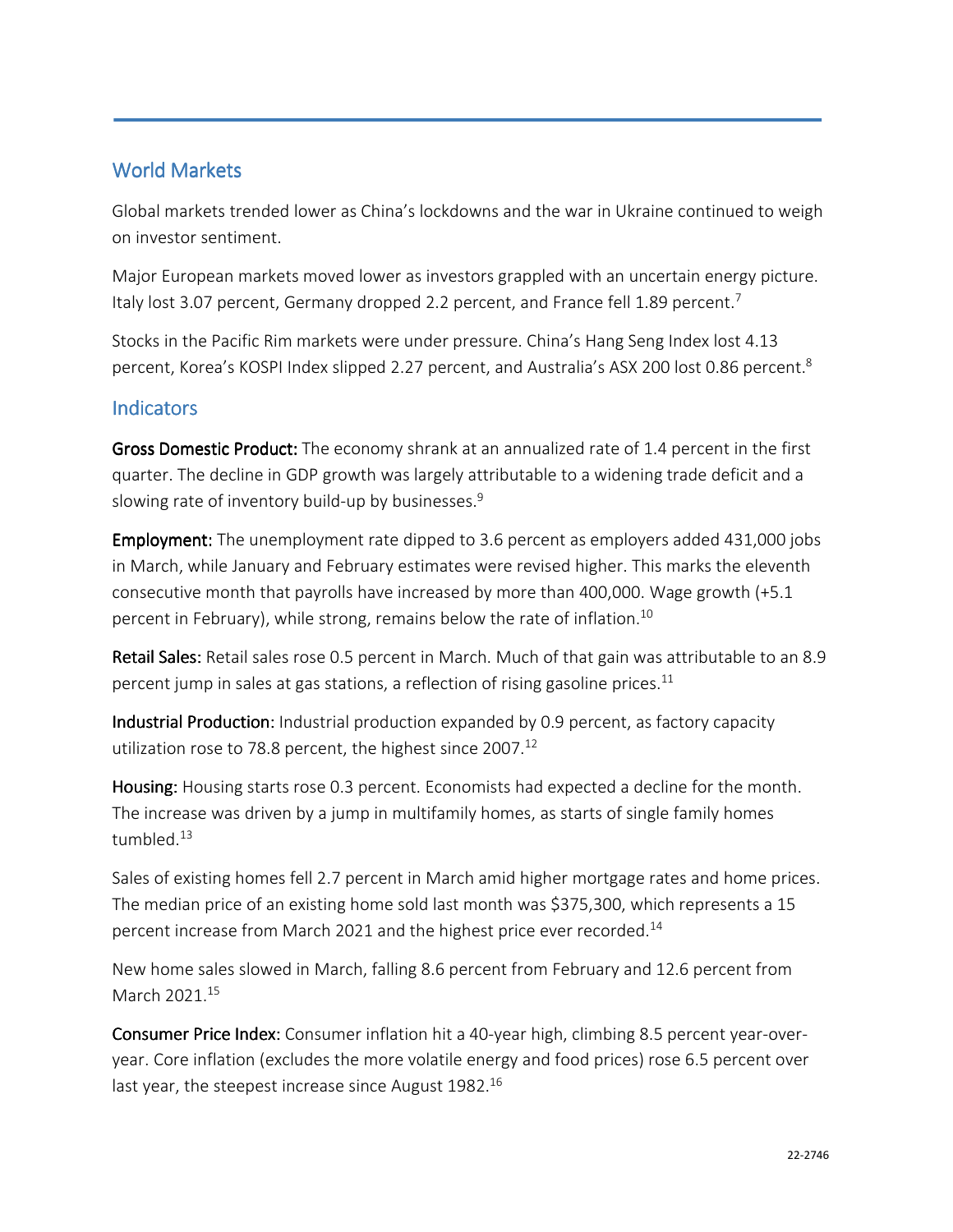Durable Goods Orders: Durable goods orders increased 0.8 percent, in line with expectations. Excluding the defense sector, durable goods orders rose by 1.2 percent.<sup>17</sup>

#### QUOTE OF THE MONTH



# *"Surround yourself only with people who are going to take you higher."*

*OPRAH WINFREY*

#### The Fed

On April 6th, the minutes from March's FOMC meeting were released. These pointed to a growing consensus for one or more future rate hikes of 50 basis points and a general agreement on a framework for reducing the Fed's balance sheet by \$95 billion per month.

The balance sheet reduction is likely to begin in May and be phased in over three months.<sup>18</sup>

During the FOMC meeting, the participants concluded, "Ukraine was perceived as adding to the uncertainty around the outlook for economic activity and inflation, as the conflict carried the risk of further exacerbating supply chain disruptions and of putting additional upward pressure on inflation by boosting the prices for energy, food, and other key commodities."<sup>19</sup>

| <b>MARKET INDEX</b> | <b>Y-T-D CHANGE</b> | <b>April 2022</b> |
|---------------------|---------------------|-------------------|
| <b>DJIA</b>         | $-9.25%$            | $-4.91%$          |
| NASDAQ              | $-21.16%$           | $-13.26%$         |
| S&P 500             | $-13.31%$           | $-8.80%$          |
|                     |                     |                   |

| <b>BOND YIELD</b>     | Y-T-D | <b>April 2022</b> |
|-----------------------|-------|-------------------|
| <b>10 YR TREASURY</b> | 1.38% | 2.89%             |

Sources: Yahoo Finance, April 30, 2022.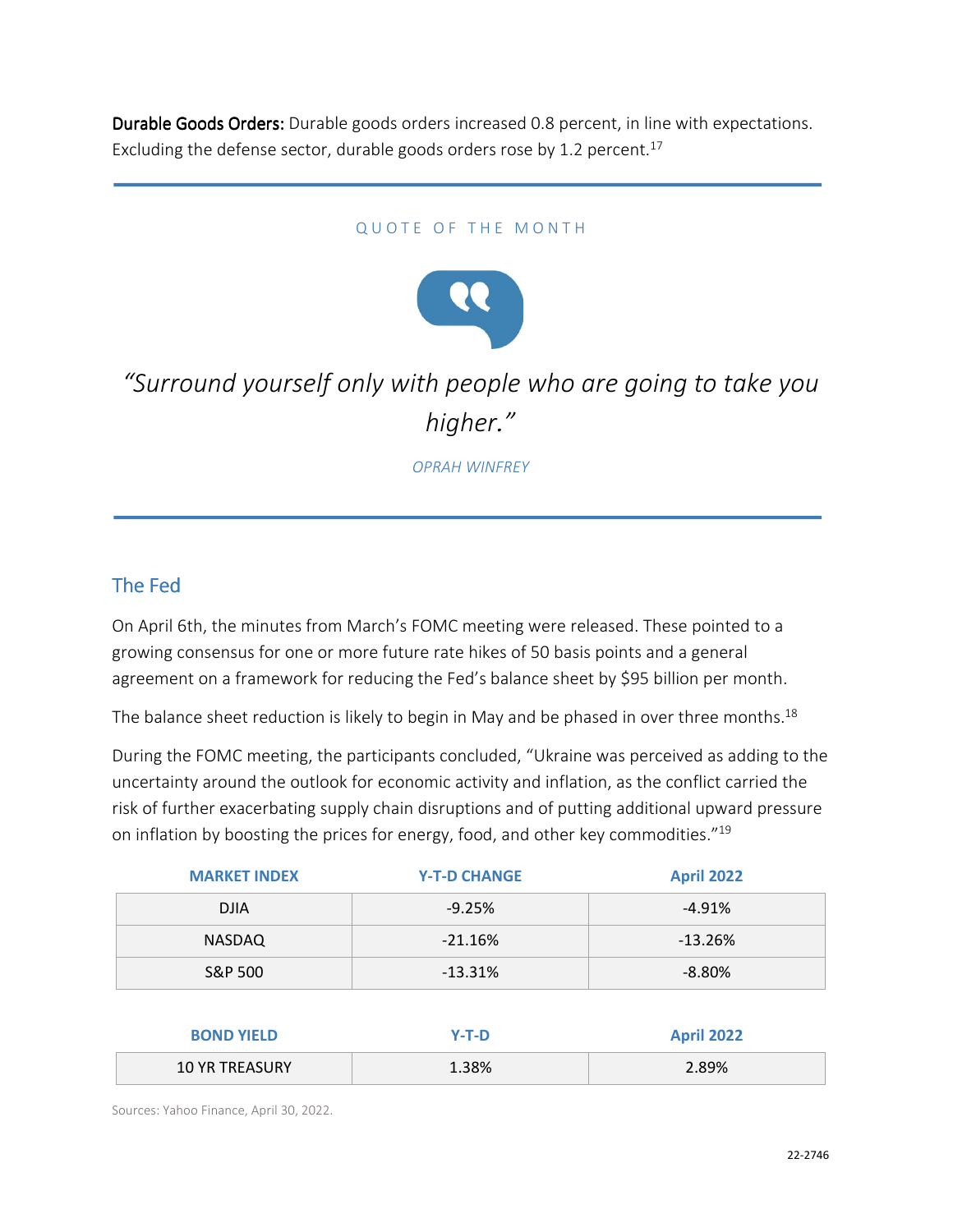The market indexes discussed are unmanaged and generally considered representative of their respective markets. Individuals cannot directly invest in unmanaged indexes. Past performance does not guarantee future results. U.S. Treasury Notes are guaranteed by the federal government as to the timely payment of principal and interest. However, if you sell a Treasury Note prior to maturity, it may be worth more or less than the original price paid.

#### THE MONTHLY RIDDLE



# *You use it between your head and your toes; the more it works, the thinner it grows. What is it?*

*LAST MONTH'S RIDDLE: 1987, 1993, 1997, 1999. These are not only years on the calendar, but also prime numbers. After 1999, what was the next year that was also a prime number?* 

*ANSWER: 2003.* 

# Frank DeMaio may be reached at 603-641-1010 or fdemaio@jtdfinancial.com www.jtdfinancial.com

#### Know someone who could use information like this?

Please feel free to send us their contact information via phone or email. (Don't worry – we'll request their permission before adding them to our mailing list.)

This material was prepared by MarketingPro, Inc., and does not necessarily represent the views of the presenting party, nor their affiliates. The information herein has been derived from sources believed to be accurate. Please note - investing involves risk, and past performance is no guarantee of future results. Investments will fluctuate and when redeemed may be worth more or less than when originally invested. This information should not be construed as investment, tax or legal advice and may not be relied on for the purpose of avoiding any Federal tax penalty. This is neither a solicitation nor recommendation to purchase or sell any investment or insurance product or service, and should not be relied upon as such. All market indices discussed are unmanaged and are not illustrative of any particular investment. Indices do not incur management fees, costs, or expenses. Investors cannot invest directly in indices. All economic and performance data is historical and not indicative of future results. The Dow Jones Industrial Average is a price-weighted index of 30 actively traded blue-chip stocks. The NASDAQ Composite Index is a market-weighted index of all over-the-counter common stocks traded on the National Association of Securities Dealers Automated Quotation System. The Standard & Poor's 500 (S&P 500) is a market-cap weighted index composed of the common stocks of 500 leading companies in leading industries of the U.S. economy. The Russell 2000 Index measures the performance of the small-cap segment of the U.S. equity universe. The CBOE Volatility Index® (VIX®) is a key measure of market expectations of near-term volatility conveyed by S&P 500 stock index option prices. NYSE Group, Inc. (NYSE:NYX) operates two securities exchanges: the New York Stock Exchange (the "NYSE") and NYSE Arca